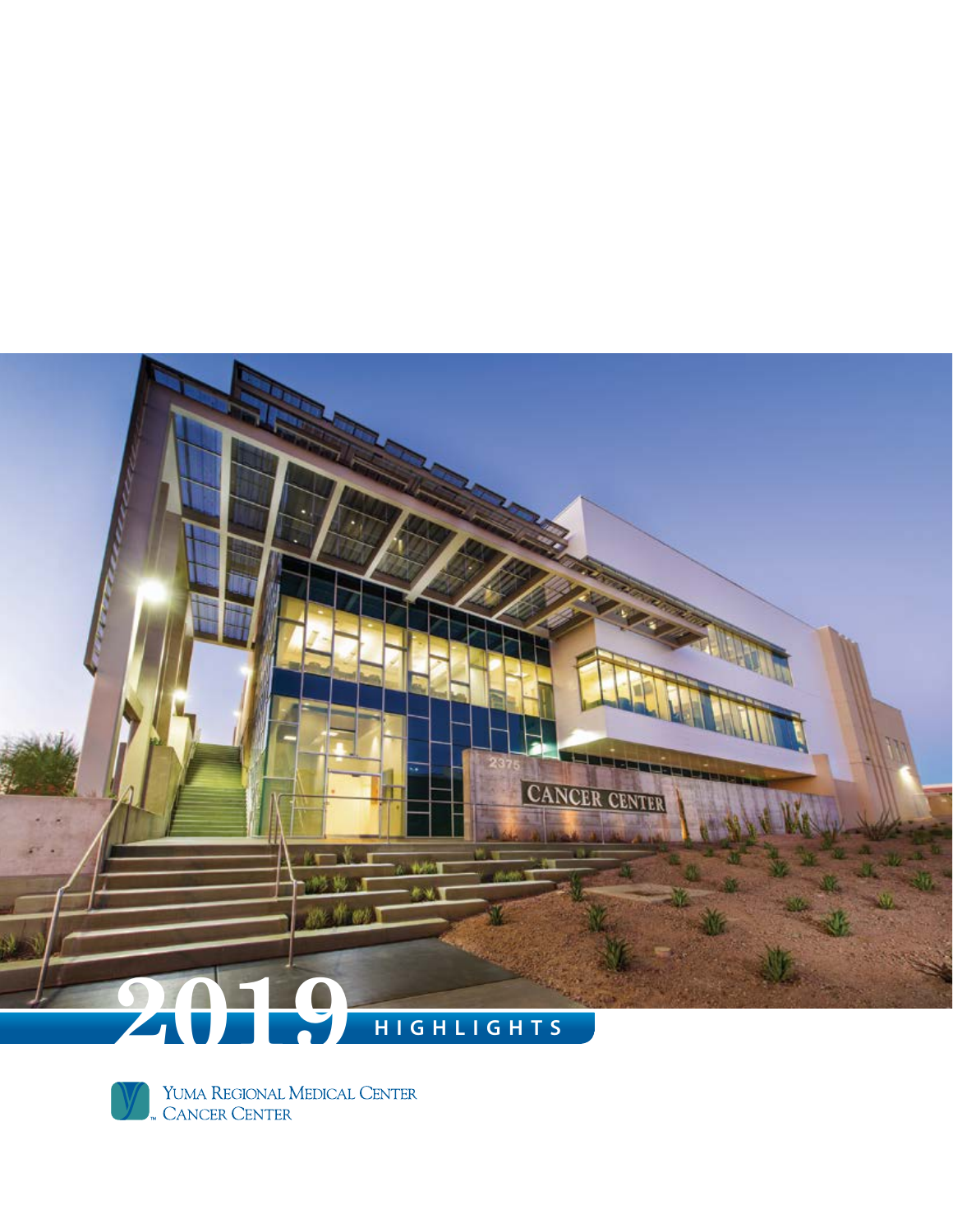*"A big factor in getting my genetic testing done was that I didn't have to go out of town." – Keena Grande, patient*

Ò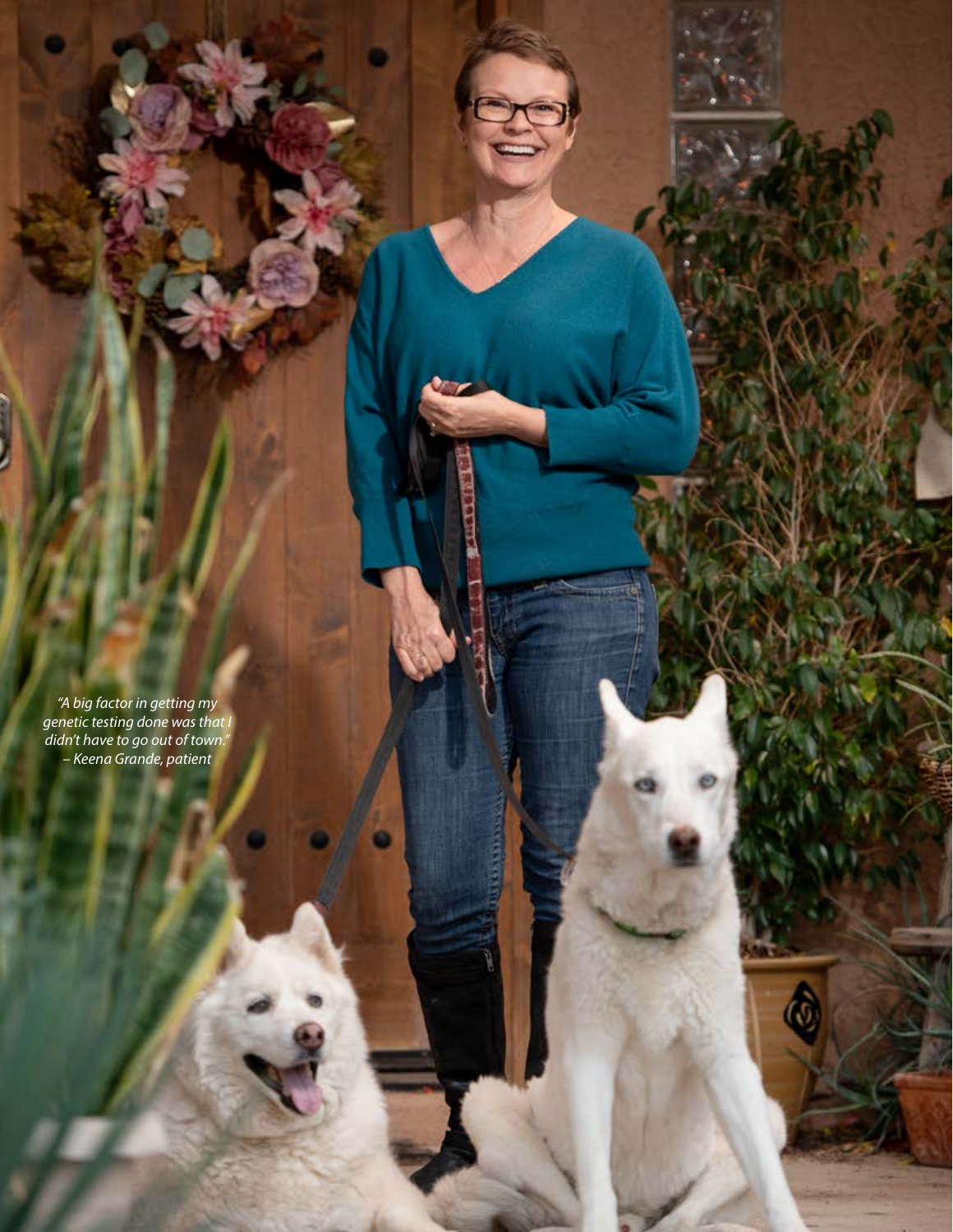# Bringing the Power of Genetic Screening Close to Home

There have been many significant advances in  $\blacksquare$  cancer care, including the ability to determine whether patients have a genetic risk of developing certain types of cancer. But until recently, patients in the Yuma area had to travel to Phoenix, San Diego or Tucson to receive the genetic testing or counseling needed to determine their risk.

That changed in 2019, when the Yuma Regional Medical Center Cancer Center began collaborating with Myriad Genetics to help cancer patients in the Yuma area receive genetic counseling and testing without having to leave town.

"We feel that 15 to 30 percent of cancers could be related to genetic causes," said Abhinav Chandra, MD, Medical Director of the Cancer Center. "In the past, testing was very limited and not everyone was able to get it. Now, any patient diagnosed with cancer can have this screening performed at the Cancer Center."

"To facilitate patient consultations, Myriad hosts tele-education sessions with genetic counselors, including Spanish-speaking counselors when needed," explained Erica Martinez, RN, HPN, OCN, oncology nurse navigator for the Cancer Center. "Then, if genetic testing is warranted, we collect

samples from the patients and send them out to be tested. When we receive the results, we can counsel them right here at our Cancer Center."

This unique collaboration with Myriad earned the Cancer Center national recognition when it received the 2019 Innovator Award by the Association of Community Cancer Centers. "This award highlights the impact that this project brings to a community like ours," Dr. Chandra said. The program also earned first place for Clinical Excellence and was named the Grand Champion in YRMC's 2019 QUALITY Hall of Fame Awards.

The program has had a big impact on Yuma-area resident Keena Grande. When she was diagnosed with breast cancer, even though there was no family history, she met with Dr. Chandra and decided to undergo genetic testing at the Cancer Center. "I have sisters and nieces and we were concerned that cancer might be an issue for them in the future," Keena explained.

The test results brought good news for Keena and her family. She learned she was not carrying a breast cancer gene. "It gave me huge peace of mind," she said.

#### **222** *Patients*

NUMBER OF PATIENTS THAT COMPLETED THE HEREDITARY CANCER QUIZ OVER A FOUR-MONTH PERIOD.



THE INCREASE IN THE NUMBER OF CANCER CENTER PATIENTS WHO HAD GENETIC TESTS COMPLETED WITHIN THE FIRST FFW MONTHS OF THE PROGRAM.



*Using technology to provide genetic screening.*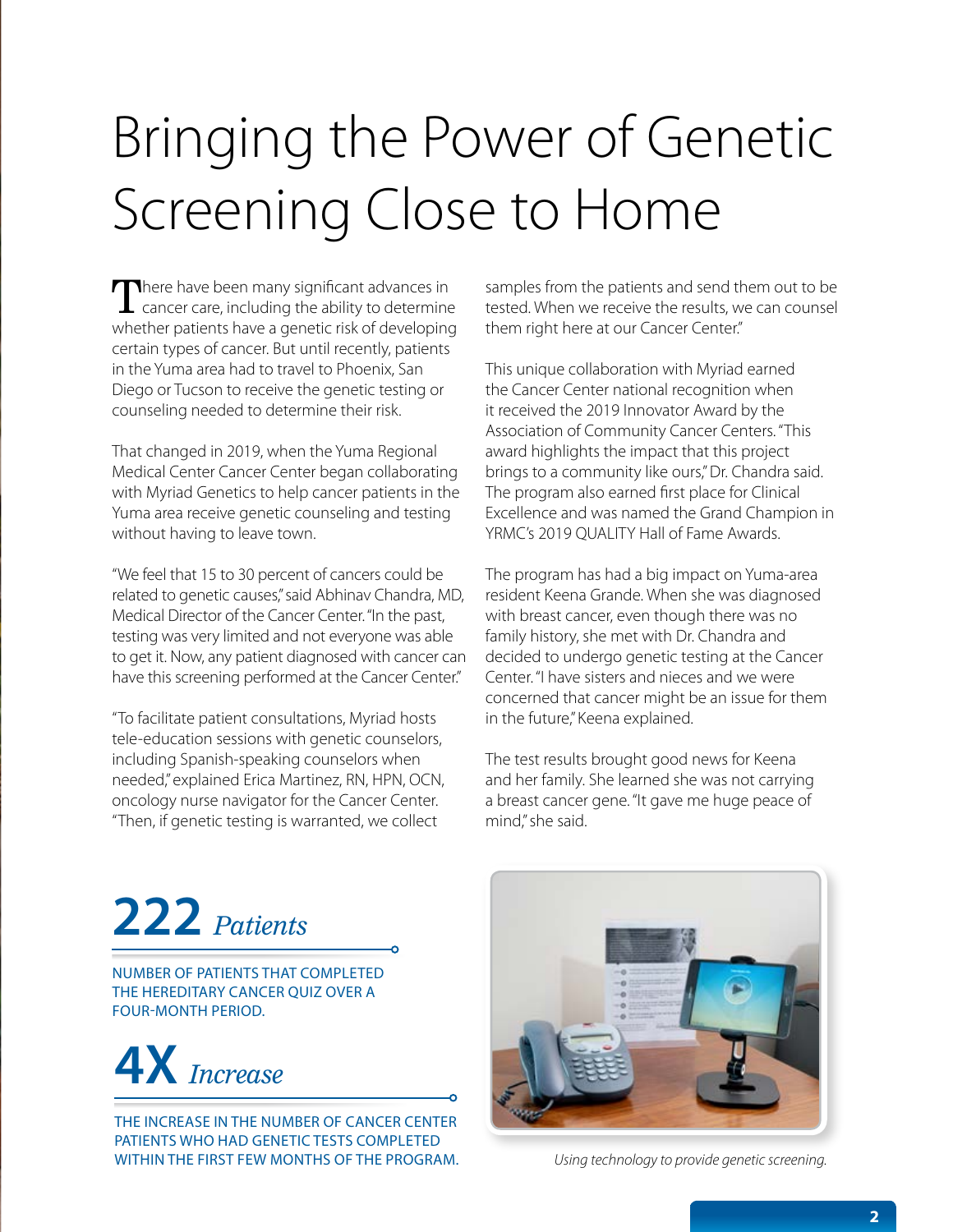## Reducing Cancer Patient Visits to the Emergency Department

 $\bigwedge$  ccording to the Cancer Network, an estimated<br> $\bigwedge$ 44 percent of patients receiving active cancer treatment visit the emergency department in their first year of treatment. These visits are often prompted by common symptoms such as anemia, nausea, vomiting, pain, sepsis, dehydration, fever, neutropenia (abnormally low white blood cell count) and diarrhea.

The number of Yuma Regional Medical Center Cancer Center patients receiving active IV chemotherapy treatment who visit the emergency department is well below the national average, the Cancer Center staff still wanted to find a way to reduce the number

"In our chemotherapy teaching packet, we used to walk patients through how to get to the triage nurse through the phone tree," explained Cancer Center provider Bridgett Allen, FNP-C, AOCNP. "Now we give them the number for the triage line, which is staffed by a dedicated triage nurse. We also created a rollover system so if the triage line, isn't answered, patients don't have to leave a message. The call will go to the charge nurse and then to another chemotherapy nurse, so that somebody live is always answering that phone."

The triage line is staffed during regular business hours. For patients who need assistance after

#### *"We're educating patients not just to call us, but to call us as soon as they start having problems,"*

of visits cancer patients make to the emergency department that could potentially have been avoided. These patients already have weakened immune systems, so it's important to avoid exposing them to other illnesses whenever possible.

The solution the Cancer Center team developed was to give patients faster access to a triage nurse. Patients can call to share their symptoms or concerns with the nurse who can immediately assess them and determine the appropriate next steps.

hours, there is always a physician on call. So, help is available 24 hours a day, 7 days a week.

"We're educating patients not just to call us, but to call us as soon as they start having problems," said Mary Sweigart, RN, OCN, Cancer Center nurse and quality leader. " There are a lot of things we can take care of here, especially if we're notified early. We're getting the word out in a better, more consistent way that we want to be able to keep patients out of the hospital and away from expensive emergency room visits."

#### **10%**

REDUCTION IN UNNECESSARY VISITS TO THE EMERGENCY DEPARTMENT ONCE NEW TRIAGE PROCEDURES WERE ESTABLISHED.



NUMBER OF HOURS EACH DAY A TRIAGE NURSE OR PHYSICIAN ON CALL IS AVAILABLE TO ASSIST CHEMOTHERAPY PATIENTS IF THEY HAVE QUESTIONS OR ARE EXPERIENCING ISSUES.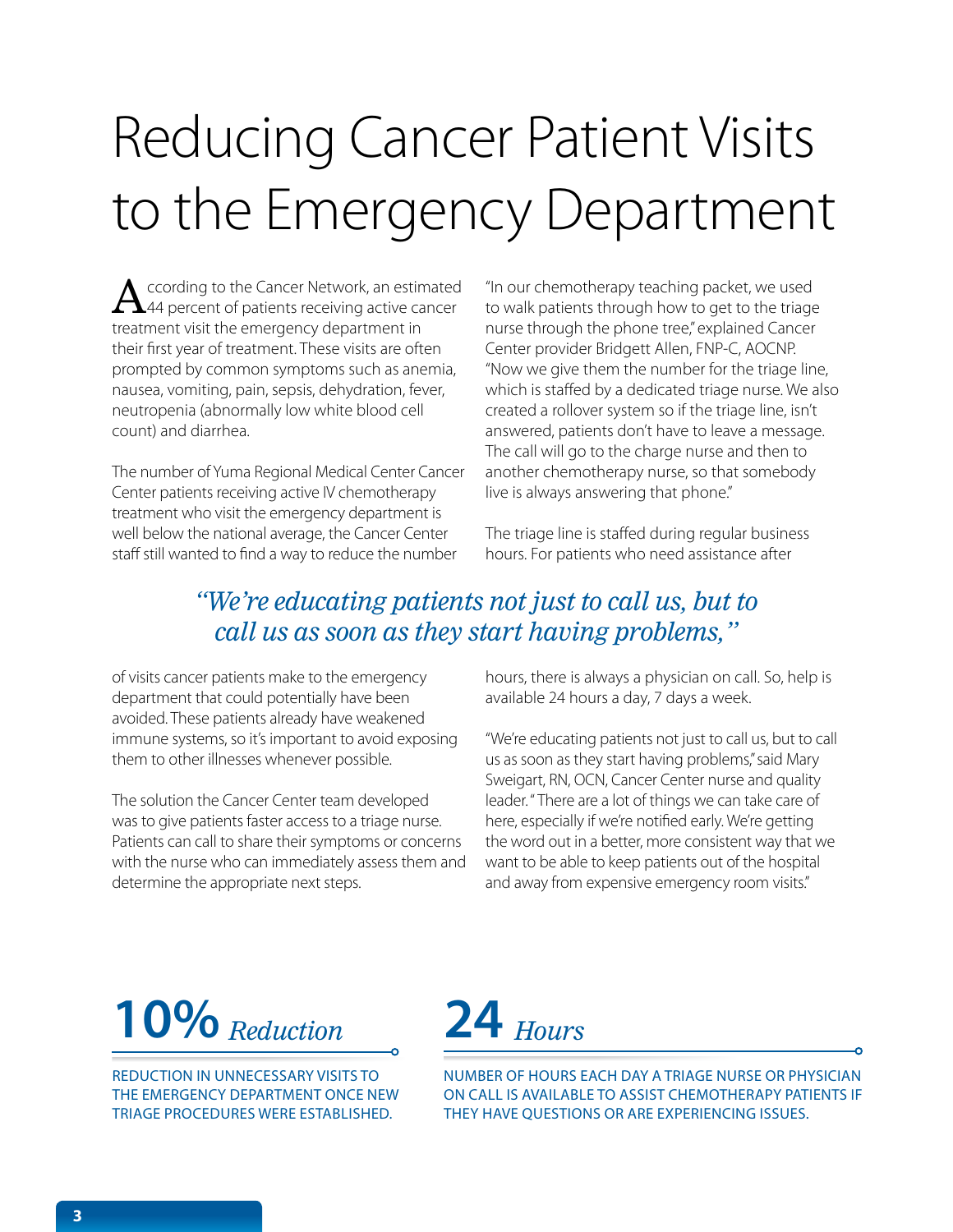*Cancer Center provider, Bridget Allen, FNP-C, AOCNP*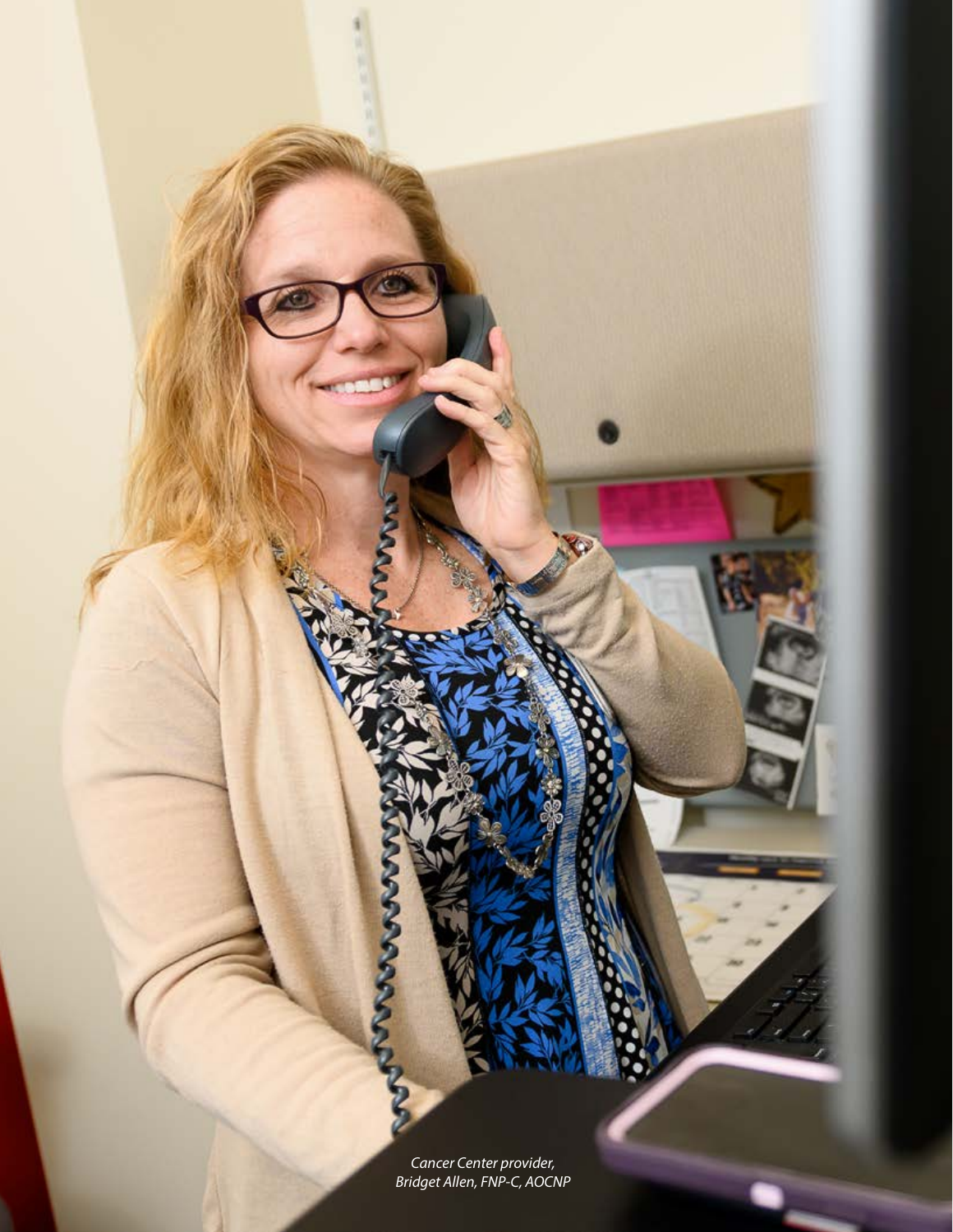



NUMBER OF ATTENDEES WHO WERE REFERRED TO THEIR DOCTOR AT THE BOOMERS AND BEYOND LIVING EXPO FOR BEING IDENTIFIED AS HAVING A HIGH OR INCREASED RISK OF DEVELOPING BREAST OR COLON CANCER.

### *Attendees* **9,800+** *Residents*

RESIDENTS REACHED THROUGH 32 COMMUNITY OUTREACH EVENTS ATTENDED BY OUR COMMUNITY HEALTH WORKER.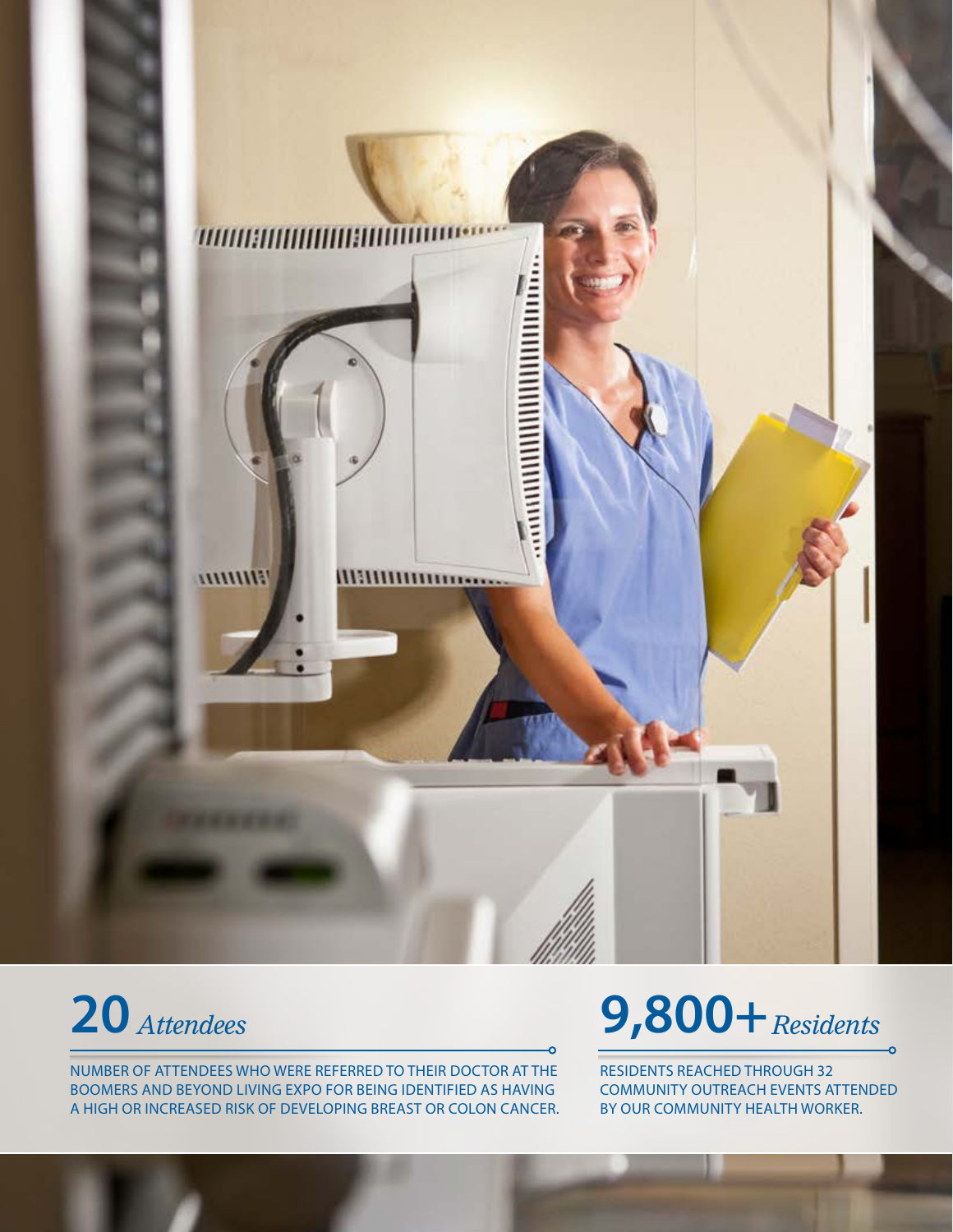## Taking Action to Prevent Cancer

t the Yuma Regional Medical Center Cancer  $\blacktriangle$ Center, we not only diagnose and treat cancer—we believe in going out into the community to educate and screen our residents. We feel it is important to help them minimize their risk of developing this disease and knowing how to recognize it early.

"We go by the motto of 'prevention is better than a cure,"' said Abhinav Chandra, MD, Medical Director of the Yuma Regional Medical Center Cancer Center.

In the 2019 Community Health Needs Assessment conducted by YRMC, cancer was identified as one of the top health issues in Yuma County. To help spread the message about the importance of cancer screening and prevention, the Cancer Center Cancer Committee decided to participate in two major community outreach events.

At the Boomers and Beyond Living Expo, more than 600 seniors were given the opportunity to be evaluated for their risk of breast and colon cancer by Cancer Center clinical staff and to be educated about the comprehensive cancer services and treatment available in Yuma. Participants were also able to listen to a presentation on cancer survivorship and speak with an oncologist to have their questions answered about cancer prevention.

The Cancer Center also participated in the City of Yuma Employee Health Fair to educate more than 300 city employees about the importance of breast cancer screening and lifestyle factors that can help prevent cancer. Employees were also evaluated to see if they were due for a mammogram and given the

opportunity to schedule a mammogram, if needed. Cancer Center staff also engaged attendees with a fun, interactive cancer prevention quiz.

The Cancer Center is proud of having a dedicated community health worker who participates in many other health-related fairs and events to educate the community about screening and prevention.

"Our community health worker reaches thousands of people every year," Dr. Chandra said. "Many of these people are part of an underserved or underinsured population. So, we're making sure that they are also able to be part of the healthcare system and get the information and services they need."

"These events also help us get the word out to the community that you don't have to go to Phoenix or Tucson to get your cancer care," said Cathy Cowan Butler, NP, Executive Director of the Cancer Center. "We're seeing patients come in from the community who were unaware we were here."



*City of Yuma Employee Health Fair*

#### **0**

NUMBER OF EMPLOYEES WHO ATTENDED THE CITY OF YUMA EMPLOYEE HEALTH FAIR WHO WERE IDENTIFIED AS HAVING A HIGH OR INCREASED RISK OF DEVELOPING BREAST CANCER.



NUMBER OF EMPLOYEES WHO PARTICIPATED IN THE CANCER PREVENTION QUIZ AT THE CITY OF YUMA EMPLOYEE HEALTH FAIR.